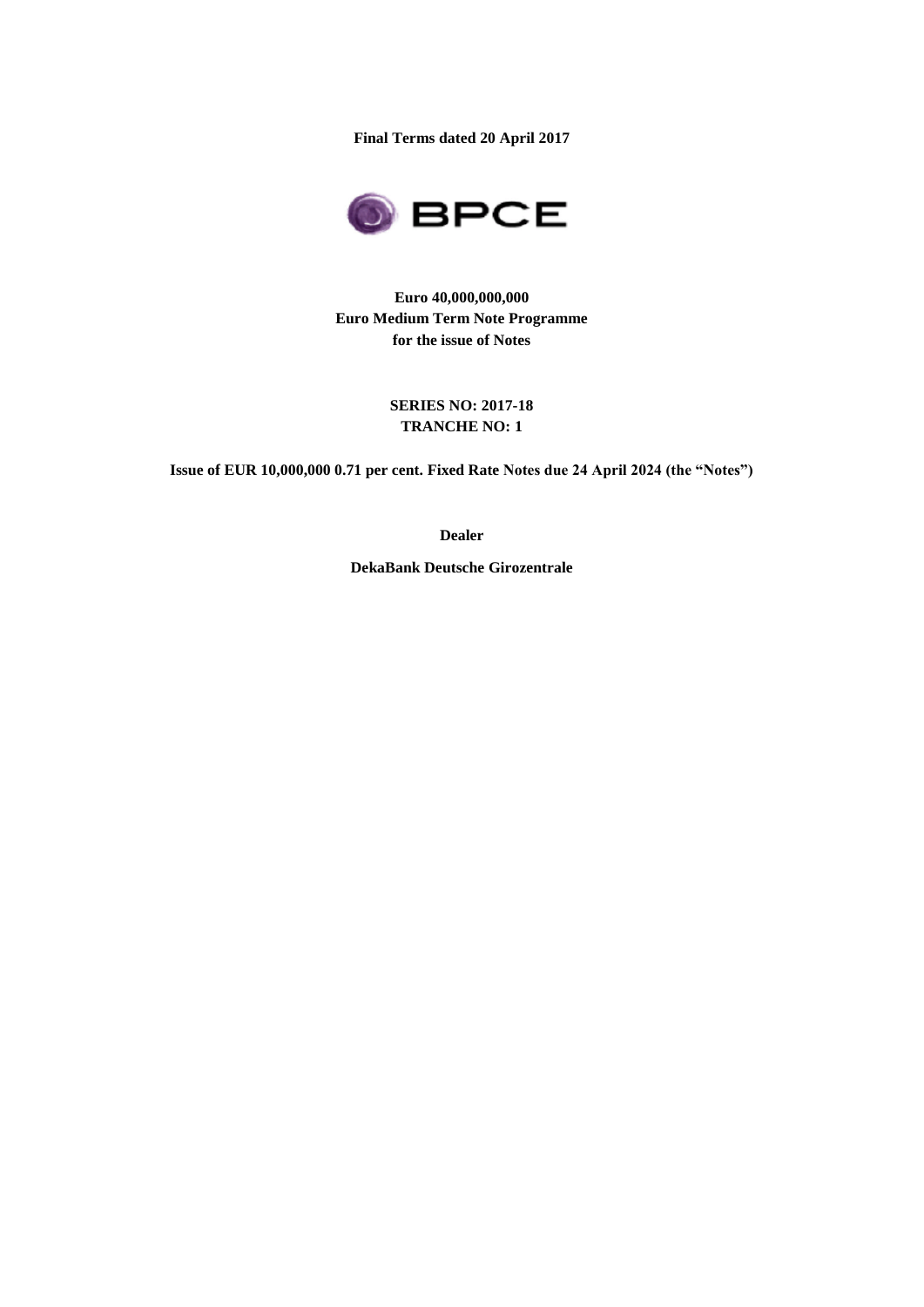#### **PART A – CONTRACTUAL TERMS**

Terms used herein shall be deemed to be defined as such for the purposes of the Conditions (the "**Conditions**") set forth in the base prospectus dated 21 December 2016 which received visa n°16-595 from the *Autorité des marchés financiers* (the "**AMF**") on 21 December 2016 (the "**Base Prospectus**"), and the supplements to the Base Prospectus dated 16 February 2017, 2 March 2017 and 29 March 2017 which received from the AMF visa n°17-060, visa n°17-082 and visa n 17-118 on 16 February 2017, 2 March 2017 and 29 March 2017(the **"Base Prospectus Supplements"**), which together constitute a base prospectus for the purposes of the Prospectus Directive.

This document constitutes the Final Terms of the Notes described herein for the purposes of Article 5.4 of the Prospectus Directive and must be read in conjunction with such Base Prospectus as so supplemented. Full information on the Issuer and the offer of the Notes is only available on the basis of the combination of these Final Terms and the Base Prospectus as so supplemented. The Base Prospectus and the Supplement(s) are available for viewing at the office of the Fiscal Agent or each of the Paying Agents and on the website of the AMF (www.amf-france.org) and copies may be obtained from BPCE, 50 avenue Pierre Mendès-France, 75013 Paris, France.

| 1. | Issuer:                           | <b>BPCE</b>                                                                                                                                                  |
|----|-----------------------------------|--------------------------------------------------------------------------------------------------------------------------------------------------------------|
| 2. | (i) Series Number:                | 2017-18                                                                                                                                                      |
|    | Tranche Number:<br>(ii)           | 1                                                                                                                                                            |
| 3. | Specified Currency or Currencies: | Euro (EUR)                                                                                                                                                   |
| 4. | <b>Aggregate Nominal Amount:</b>  |                                                                                                                                                              |
|    | Series:<br>(i)                    | EUR 10,000,000                                                                                                                                               |
|    | Tranche:<br>(ii)                  | EUR 10,000,000                                                                                                                                               |
| 5. | Issue Price:                      | 99.68 per cent. of the Aggregate Nominal Amount                                                                                                              |
| 6. | Specified Denomination(s):        | EUR 100,000                                                                                                                                                  |
| 7. | (i) Issue Date:                   | 24 April 2017                                                                                                                                                |
|    | (ii) Interest Commencement Date:  | <b>Issue Date</b>                                                                                                                                            |
| 8. | Interest Basis:                   | 0.71 per cent. per annum Fixed Rate                                                                                                                          |
|    |                                   | (further particulars specified below)                                                                                                                        |
| 9. | Maturity Date:                    | 24 April 2024                                                                                                                                                |
|    | 10. Redemption Basis:             | Subject to any purchase and cancellation or early<br>redemption, the Notes will be redeemed on the Maturity<br>Date at 100 per cent. of their nominal amount |
|    | 11. Change of Interest Basis:     | Not Applicable                                                                                                                                               |
|    | 12. Put/Call Options:             | Not Applicable                                                                                                                                               |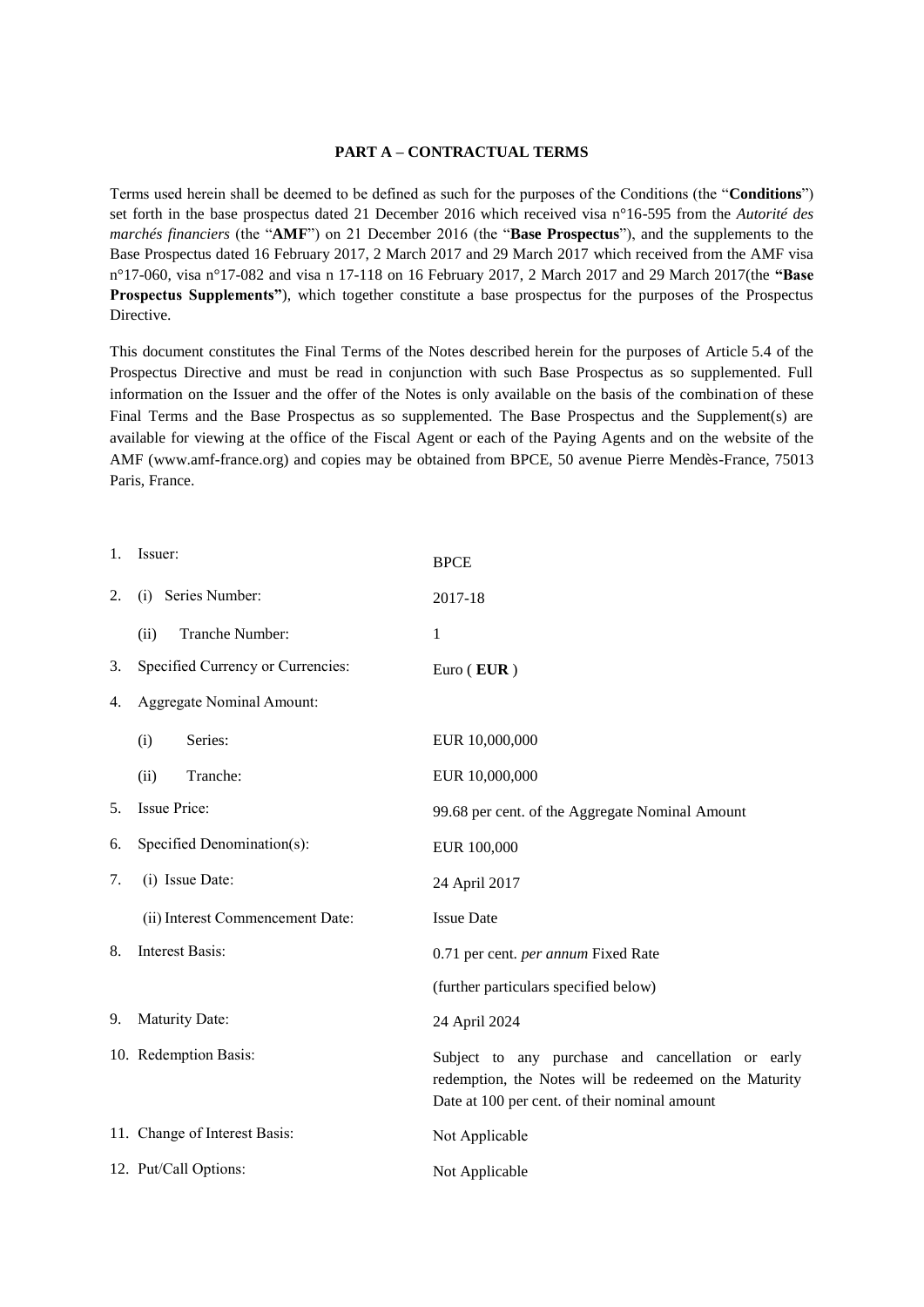| 13.                                              |                                 | (i) Status of the Notes:                                                      | <b>Senior Preferred Notes</b>                                                                                                                                |
|--------------------------------------------------|---------------------------------|-------------------------------------------------------------------------------|--------------------------------------------------------------------------------------------------------------------------------------------------------------|
|                                                  |                                 | (ii) Dates of the corporate authorisations<br>for issuance of Notes obtained: | Decision of the <i>Directoire</i> of the Issuer dated 25 April<br>2016 and decision of Jean-Philippe Berthaut, Head of<br>Group Funding, dated 10 April 2017 |
| PROVISIONS RELATING TO INTEREST (IF ANY) PAYABLE |                                 |                                                                               |                                                                                                                                                              |
|                                                  |                                 | 14. Fixed Rate Note Provisions                                                | Applicable                                                                                                                                                   |
|                                                  | (i)                             | Rate of Interest:                                                             | 0.71 per cent. per annum payable annually in arrear on<br>each Interest Payment Date                                                                         |
|                                                  | (ii)                            | Resettable:                                                                   | Not Applicable                                                                                                                                               |
|                                                  | (iii)                           | Interest Payment Date(s):                                                     | 24 April in each year commencing on 24 April 2018 up to<br>and including Maturity Date.                                                                      |
|                                                  | (iv)                            | Fixed Coupon Amount[(s):                                                      | EUR 710 per Note of EUR 100,000 Specified<br>Denomination                                                                                                    |
|                                                  | (v)                             | Broken Amount(s):                                                             | Not Applicable                                                                                                                                               |
|                                                  | (vi)                            | Day Count Fraction:                                                           | Actual/Actual (ICMA)                                                                                                                                         |
|                                                  | (vii)                           | <b>Determination Dates:</b>                                                   | 24 April in each year                                                                                                                                        |
|                                                  | (x)                             | Payments on Non-Business Days                                                 | As per Conditions                                                                                                                                            |
|                                                  |                                 | 15. Floating Rate Note Provisions                                             | Not Applicable                                                                                                                                               |
|                                                  | 16. Zero Coupon Note Provisions |                                                                               | Not Applicable                                                                                                                                               |
|                                                  |                                 | 17. Inflation Linked Interest Note Provisions                                 | Not Applicable                                                                                                                                               |

# **PROVISIONS RELATING TO REDEMPTION**

| 18. Call Option                                                                                                                                                                                                                                | Not Applicable                                                |
|------------------------------------------------------------------------------------------------------------------------------------------------------------------------------------------------------------------------------------------------|---------------------------------------------------------------|
| 19. Put Option                                                                                                                                                                                                                                 | Not Applicable                                                |
| 20. MREL/TLAC Disqualification Event Call<br>Option:                                                                                                                                                                                           | Not Applicable                                                |
| 21. Final Redemption Amount of each Note                                                                                                                                                                                                       | EUR 100,000 per Note of EUR 100,000 Specified<br>Denomination |
| 22. Inflation Linked Notes - Provisions relating<br>to the Final Redemption Amount:                                                                                                                                                            | Not Applicable                                                |
| 23. Early Redemption Amount                                                                                                                                                                                                                    |                                                               |
| Early Redemption Amount(s) of each<br>(i)<br>Senior Preferred Note payable on<br>redemption upon the occurrence of a<br>Withholding Tax Event (Condition<br>$6(i)(i)$ , a Gross-Up Event (Condition<br>$6(i)(ii)$ or for illegality (Condition | EUR 100,000 per Note of EUR 100,000 Specified<br>Denomination |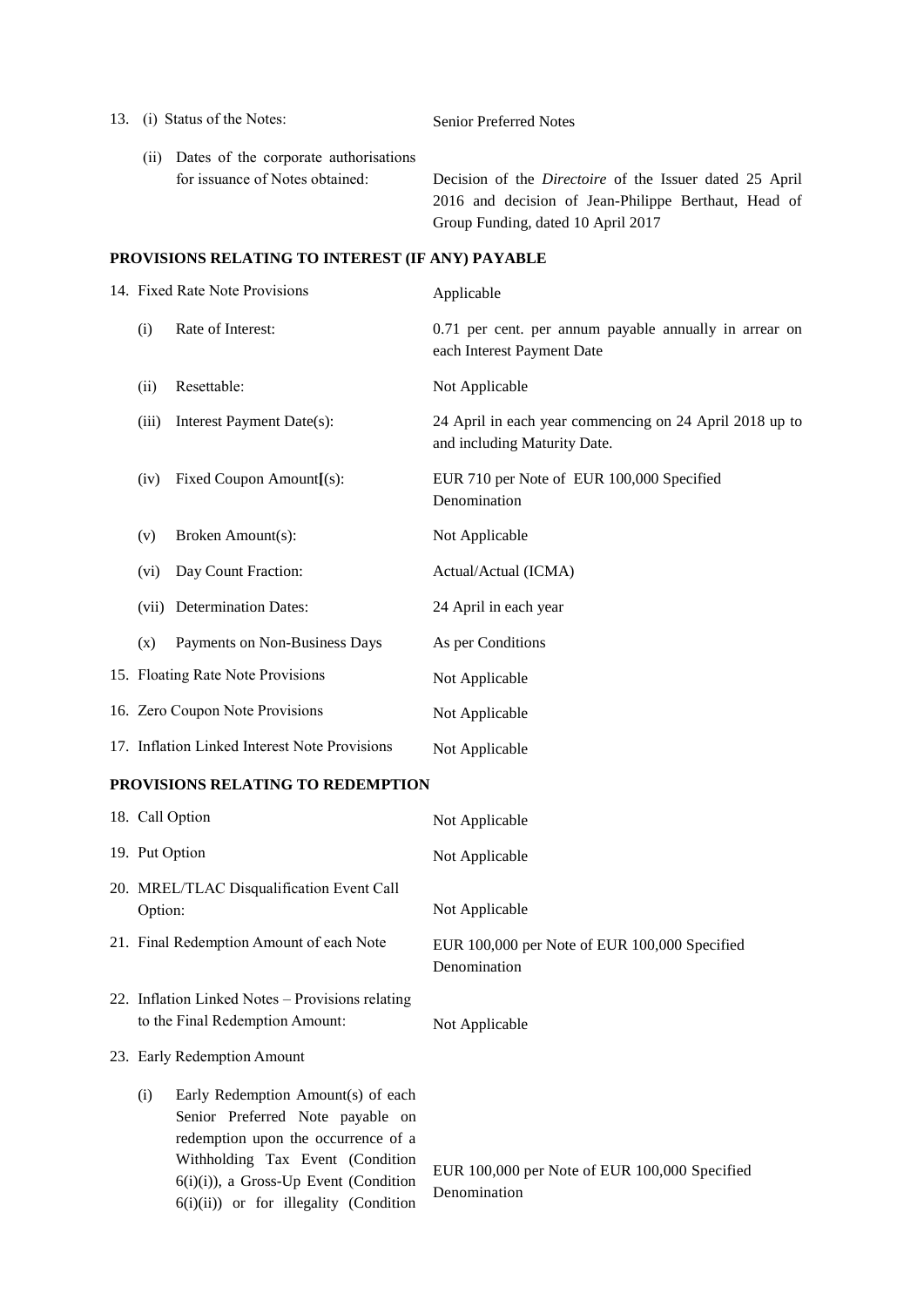6(l):

| (ii)  | Early Redemption Amount(s) of each<br>Senior Non-Preferred Note payable on<br>redemption upon the occurrence of an<br>MREL/TLAC Disqualification Event<br>(Condition $6(g)$ ) or a Withholding Tax<br>Event (Condition $6(i)(i)$ ):                             | Not Applicable                                                 |
|-------|-----------------------------------------------------------------------------------------------------------------------------------------------------------------------------------------------------------------------------------------------------------------|----------------------------------------------------------------|
| (iii) | Early Redemption Amount(s) of each<br>Subordinated<br>Note<br>payable<br>on<br>redemption upon the occurrence of a<br>Capital Event (Condition 6(h), a<br>Withholding Tax Event (Condition<br>6(i)(i) or a Tax Deductibility Event<br>(Condition $6(i)(iii)$ ): | Not Applicable                                                 |
| (iv)  | Early Redemption Amount(s) of each<br>Note payable on redemption upon the<br>occurrence of an Event of Default<br>(Condition 9):                                                                                                                                | EUR 100,000 per Notes of EUR 100,000 Specified<br>Denomination |
| (v)   | Redemption for taxation reasons<br>permitted on days others than Interest<br>Payment Dates (Condition 6(i)):                                                                                                                                                    | Yes                                                            |
| (vi)  | Unmatured Coupons to become void<br>upon early redemption (Materialised<br>Bearer Notes only) (Condition 7(f)):                                                                                                                                                 | No                                                             |
|       | <b>GENERAL PROVISIONS APPLICABLE TO THE NOTES</b>                                                                                                                                                                                                               |                                                                |
|       | 24. Form of Notes:                                                                                                                                                                                                                                              | <b>Dematerialised Notes</b>                                    |
| (i)   | Form of Dematerialised Notes:                                                                                                                                                                                                                                   | Bearer form (au porteur)                                       |
| (ii)  | <b>Registration Agent:</b>                                                                                                                                                                                                                                      | Not Applicable                                                 |
| (iii) | Temporary Global Certificate:                                                                                                                                                                                                                                   | Not Applicable                                                 |
| (iv)  | Applicable TEFRA exemption:                                                                                                                                                                                                                                     | Not Applicable                                                 |
|       | 25. Financial Centre(s):                                                                                                                                                                                                                                        | Not Applicable                                                 |
|       | 26. Talons for future Coupons or Receipts to be<br>attached to Definitive Notes (and dates on<br>which such Talons mature):                                                                                                                                     | Not Applicable.                                                |
|       | 27. Details relating to Instalment Notes: amount<br>of each instalment, date on which each<br>payment is to be made:                                                                                                                                            | Not Applicable                                                 |

28. Redenomination provisions: Not Applicable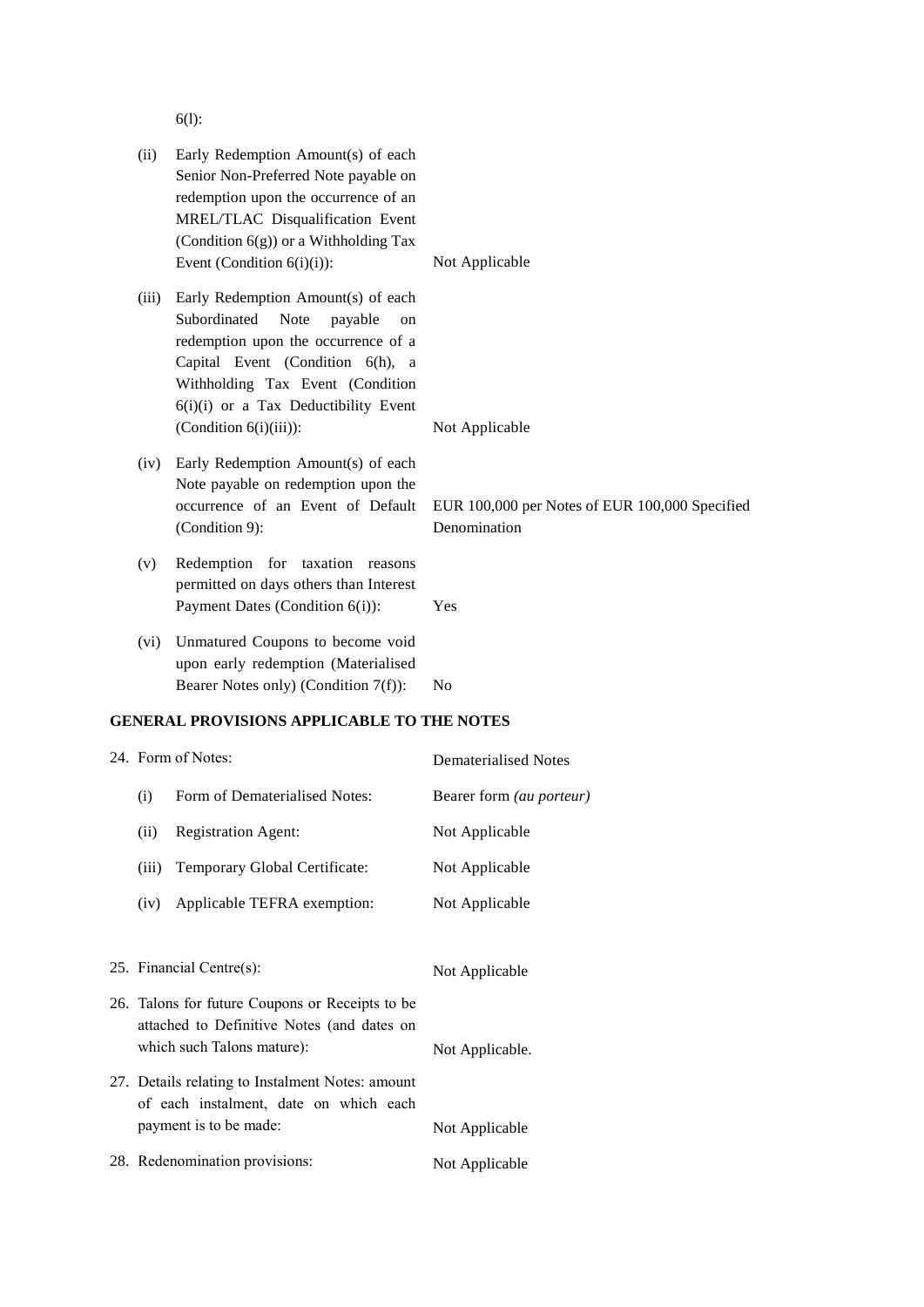| 29. Purchase in accordance with Article L.213-1<br>A and D.213-1 A of the French Code<br>monétaire et financier: | Applicable                                                                                                                                                                                                                                                                                                                                            |
|------------------------------------------------------------------------------------------------------------------|-------------------------------------------------------------------------------------------------------------------------------------------------------------------------------------------------------------------------------------------------------------------------------------------------------------------------------------------------------|
| 30. Consolidation provisions:                                                                                    | Not Applicable                                                                                                                                                                                                                                                                                                                                        |
| 31. Waiver of Set-Off:                                                                                           | Applicable                                                                                                                                                                                                                                                                                                                                            |
| 32. Masse:                                                                                                       | Contractual Masse shall apply                                                                                                                                                                                                                                                                                                                         |
|                                                                                                                  | Name and address of the Representative:<br>MCM AVOCAT, Selarl d'avocats interbarreaux inscrite au<br>Barreau de Paris<br>10, rue de Sèze<br>75009 Paris<br>France<br>Represented by Maître Antoine Lachenaud, Co-gérant -<br>associé<br>Name and address of the alternate Representative:<br>Maître Philippe Maisonneuve<br>Avocat<br>10, rue de Sèze |
|                                                                                                                  | 75009 Paris<br>France The Representative will receive a remuneration of                                                                                                                                                                                                                                                                               |
|                                                                                                                  | EUR 2,000 (excluding VAT) per year.                                                                                                                                                                                                                                                                                                                   |

# **RESPONSIBILITY**

The Issuer accepts responsibility for the information contained in these Final Terms.

Signed on behalf of BPCE

Duly represented by: Jean-Philippe Berthaut, Head of Group Funding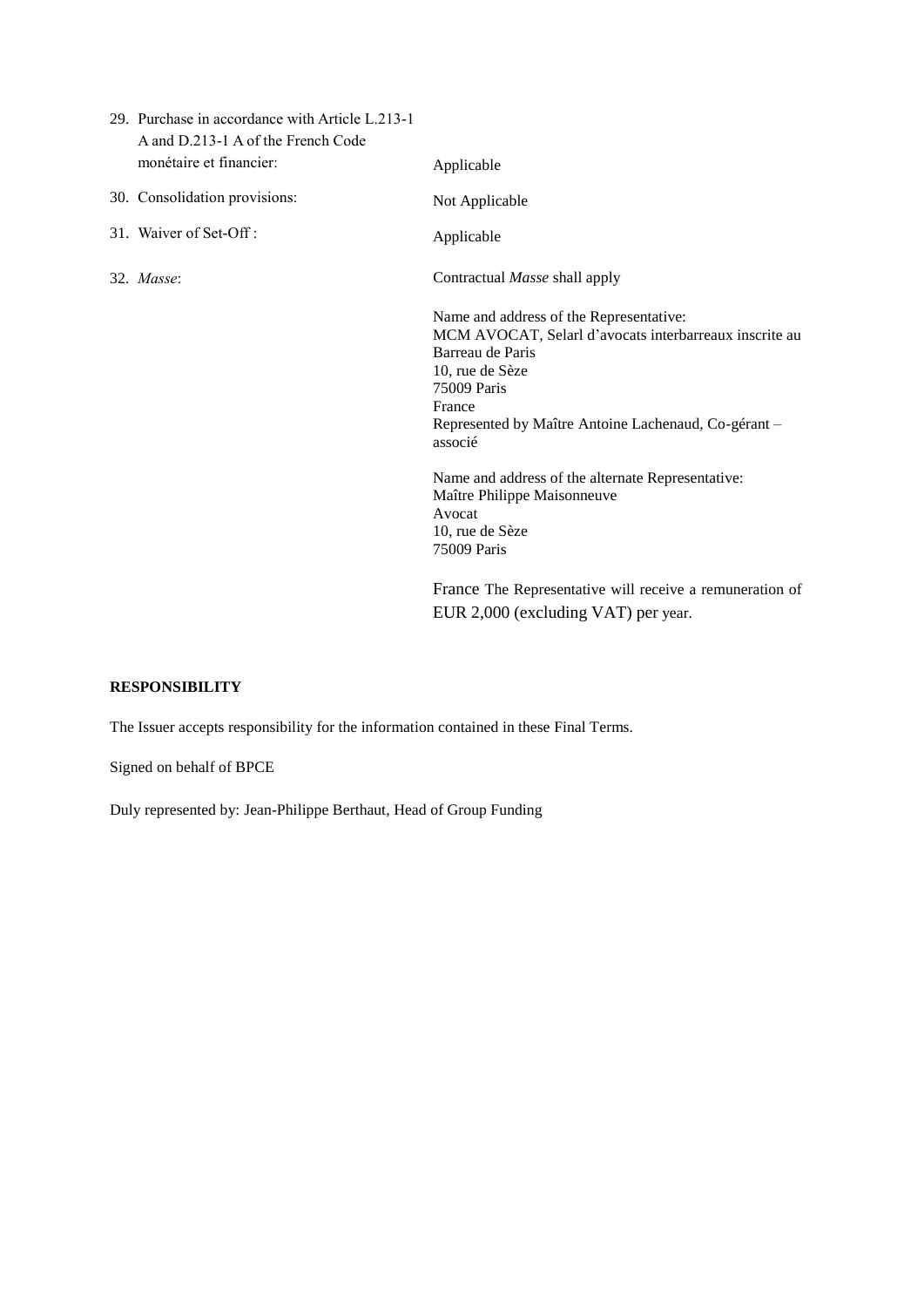#### **PART B – OTHER INFORMATION**

#### **1. LISTING AND ADMISSION TO TRADING**

| (i) Listing and Admission to trading:   | Application has been made by the Issuer (or on its behalf) for |
|-----------------------------------------|----------------------------------------------------------------|
|                                         | the Notes to be listed and admitted to trading on Euronext     |
|                                         | Pariswith effect from the Issue Date.                          |
| (ii) Estimate of total expenses related |                                                                |

| to admission to trading: | EUR 4,900 |
|--------------------------|-----------|

### **2. RATINGS**

Ratings: The Notes to be issued have been rated: Standard & Poor's Rating Services ("S&P"): A S&P is established in the European Union and registered under Regulation (EC) No 1060/2009 as amended.

### **3. INTERESTS OF NATURAL AND LEGAL PERSONS INVOLVED IN THE ISSUE**

"Save as discussed in "Subscription and Sale", so far as the Issuer is aware, no person involved in the offer of the Notes has an interest material to the offer."

### **4. YIELD**

Indication of yield: 0.755 per cent. *per annum*

The yield is calculated at the Issue Date on the basis of the Issue Price. It is not an indication of future yield.

### **5. OPERATIONAL INFORMATION**

| ISIN:                                                                  | FR0013252129             |
|------------------------------------------------------------------------|--------------------------|
| Common Code:                                                           | 159944093                |
| Depositaries:                                                          |                          |
| (i) Euroclear France to act as Central<br>Depositary:                  | Yes                      |
| (ii) Common Depositary for Euroclear<br>and Clearstream:               |                          |
|                                                                        | No                       |
| Any clearing system(s) other than<br>Euroclear and Clearstream and the |                          |
| relevant identification number(s):                                     | Not Applicable           |
| Delivery:                                                              | Delivery against payment |